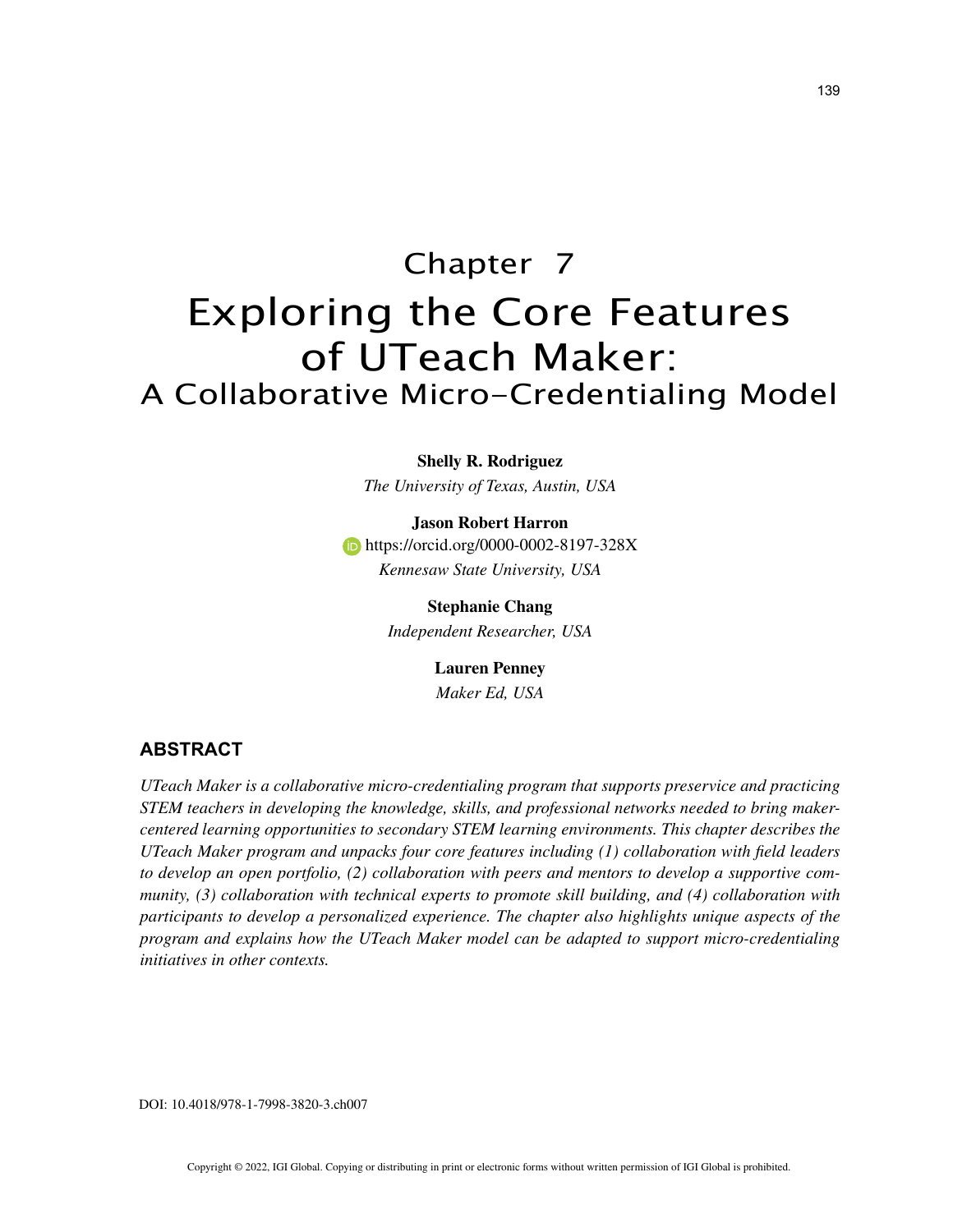# **INTRODUCTION**

*UTeach Maker has changed my perspective on teaching, art, and life for the better. I always thought all the technology, coding, woodworking, and building was only for a select group of people, and not for me. However, making has shown me it's relatively easy to do, and all that is needed is a supportive group and access to materials.*

## *—Paul, UTeach Maker Showcase, Fall 2019*

Popularized by the publication of *Make:* magazine and the success of Maker Faires, the terms "maker" and "making" have become part of the modern-day lexicon and expanded to the phenomenon known as the maker movement. Existing at the intersection of the arts, crafts, engineering, mathematics, science, and technology, the act of making is made visible through the artifacts that makers create (Marshall  $\&$ Harron, 2018). Making may include no-, low-, and high-tech applications of science, technology, engineering, and mathematics (STEM) tools and skills such as metal and woodworking, knitting, computer programming, 3D printing, and other creative endeavors (Martin, 2015; Peppler et al., 2016). Most importantly, the making of personally meaningful artifacts allows makers to form community connections, develop personal agency, and build the foundations to imagine, make, and iterate (Rodriguez, Smith, & Harron, 2021).

In an educational context, making can be seen as a bridge between disciplines and serve as a vehicle to enact student-centered instructional philosophies and tools for learning (Cohen et al., 2017). Making and maker-center instruction also shows promise for promoting creativity, student choice, and inquiry (Martin, 2015). However, there is a need to do more to prepare future educators to maximize making as an instructional method. In response, the UTeach secondary STEM teaching licensure pathway at The University of Texas at Austin has developed UTeach Maker, an embedded micro-credentialing program for preservice teachers (Rodriguez, Harron, & DeGraff, 2018). The program supports future STEM educators who express an interest in integrating making into their classrooms or within K–12 makerspace environments.

As micro-credentials for teachers are competency-based forms of certification, UTeach Maker supports developing educators' knowledge and skills around elements of making (Rodriguez, Harron, Fletcher, et al., 2018). Through intentionally embedding maker-centered philosophies, practices, and experiences into preservice STEM teacher preparation, teachers can learn to confidently use "making" to foster authentic learning. Maker-centered learning, as defined by UTeach Maker, focuses on making and learning as "an iterative process of tinkering and problem solving that draws on a do-it-yourself (DIY) mindset" that "allows students to collaborate and express themselves through the creation of something that is personally meaningful" (UTeach Maker, n.d.). By incorporating maker-centered learning into STEM teacher preparation, there is potential to reshape what preservice education programs look like and how they engage and influence the communities around them.

This chapter depicts UTeach Maker as a case of sustained, maker-focused professional learning and micro-credentialing. It unpacks how UTeach Maker is designed around four collaborative features used to ensure a credentialing program that is rigorous and responsive. The chapter also describes how the UTeach Maker model can be adapted to support micro-credentialing initiatives in other contexts.